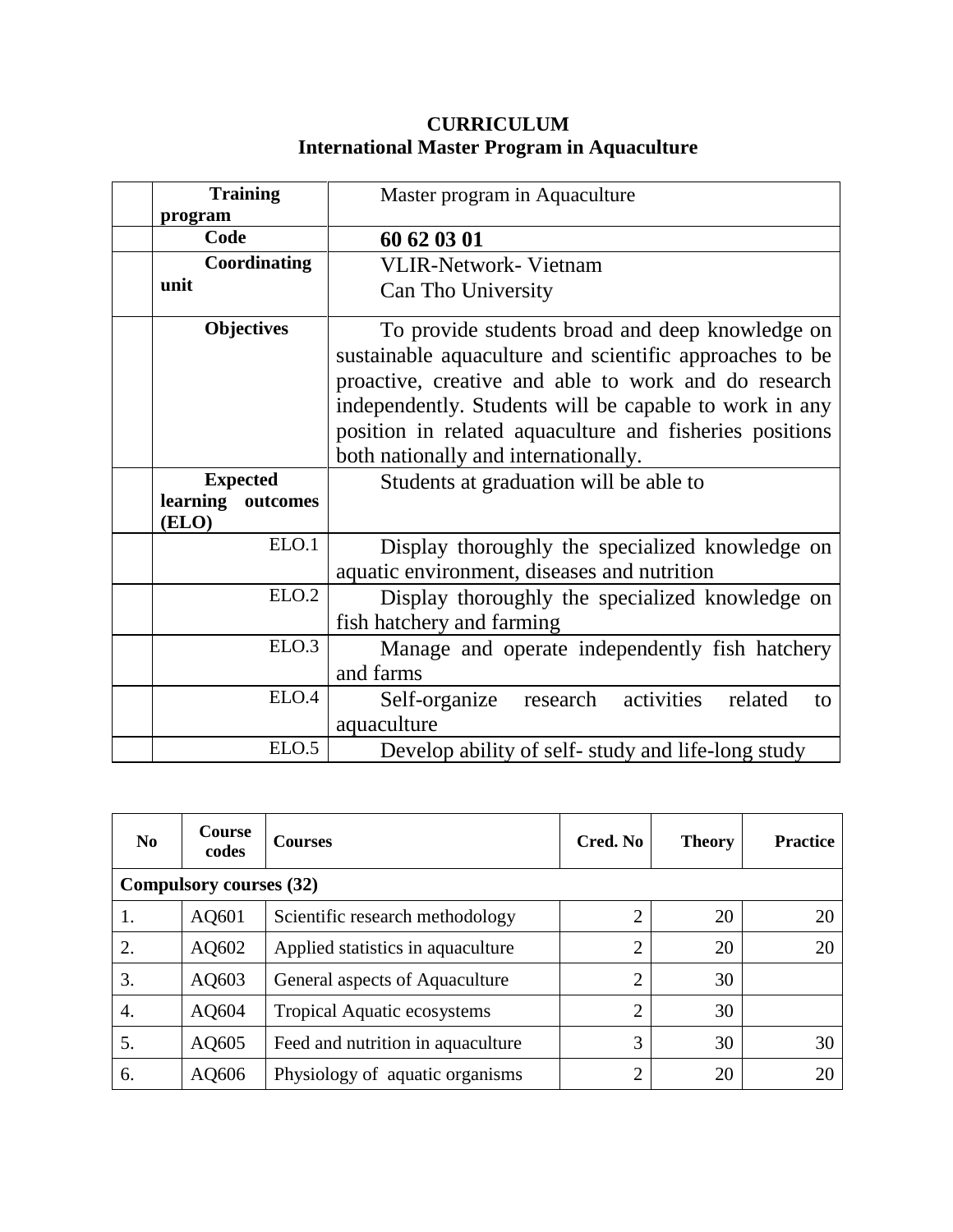| N <sub>0</sub>                                                       | Course<br>codes | <b>Courses</b>                                              | Cred. No       | <b>Theory</b> | <b>Practice</b> |
|----------------------------------------------------------------------|-----------------|-------------------------------------------------------------|----------------|---------------|-----------------|
| 7.                                                                   | AQ607           | Water quality management in<br>tropical aquaculture systems | $\overline{2}$ | 20            | 20              |
| 8.                                                                   | AQ608           | Applied biotechnology in<br>Aquaculture                     | $\overline{2}$ | 20            | 20              |
| 9.                                                                   | AQ609           | Fish health management                                      | 3              | 30            | 30              |
| 10.                                                                  | AQ610           | Aquaculture genetics                                        | 3              | 30            | 30              |
| 11.                                                                  | AQ611           | Advanced Tropical fish culture                              | $\overline{2}$ | 30            |                 |
| 12.                                                                  | AQ612           | Advanced Tropical shellfish culture                         | $\overline{2}$ | 30            |                 |
| 13.                                                                  | AQ613           | Production and Value chains in<br>aquaculture               | $\overline{2}$ | 30            |                 |
| 14.                                                                  | AQ614           | Practical training on Aquaculture                           | 3              |               | 90              |
| Optional courses (18: 10 in the first year and 8 in the second year) |                 |                                                             |                |               |                 |
| 15.                                                                  | AQ615           | Bio-monitoring in the aquatic<br>environments               | $\overline{2}$ | 20            | 20              |
| 16.                                                                  | AQ616           | Aquatic toxicology                                          | $\overline{2}$ | 20            | 20              |
| 17.                                                                  | AQ617           | Applied immunology in aquaculture                           | $\overline{2}$ | 30            |                 |
| 18.                                                                  | AQ618           | Artemia culture                                             | $\overline{2}$ | 20            | 20              |
| 19.                                                                  | AQ619           | Technology of fisheries products<br>processing              | $\overline{2}$ | 30            |                 |
| 20.                                                                  | AQ620           | <b>Recirculation Aquaculture Systems</b><br>(RAS)           | $\overline{2}$ | 20            | 20              |
| 21.                                                                  | AQ621           | Quality assurance in aquaculture<br>production chain        | $\overline{2}$ | 30            |                 |
| 22.                                                                  | AQ622           | Food safety and hygiene of<br>aquaculture products          | $\overline{2}$ | 30            |                 |
| 23.                                                                  | AQ623           | Applied Microbiology in<br>aquaculture                      | $\overline{2}$ | 30            |                 |
| 24.                                                                  | AQ624           | Application of GIS in aquaculture                           | $\overline{2}$ | 20            | 20              |
| 25.                                                                  | AQ625           | Aquatic resources management                                | $\overline{2}$ | 30            |                 |
| 26.                                                                  | AQ626           | Aquaculture wetland Ecosystem<br>services                   | $\overline{2}$ | 30            |                 |
| 27.                                                                  | AQ627           | <b>Planning for Aquaculture</b><br>development              | $\overline{2}$ | 30            |                 |